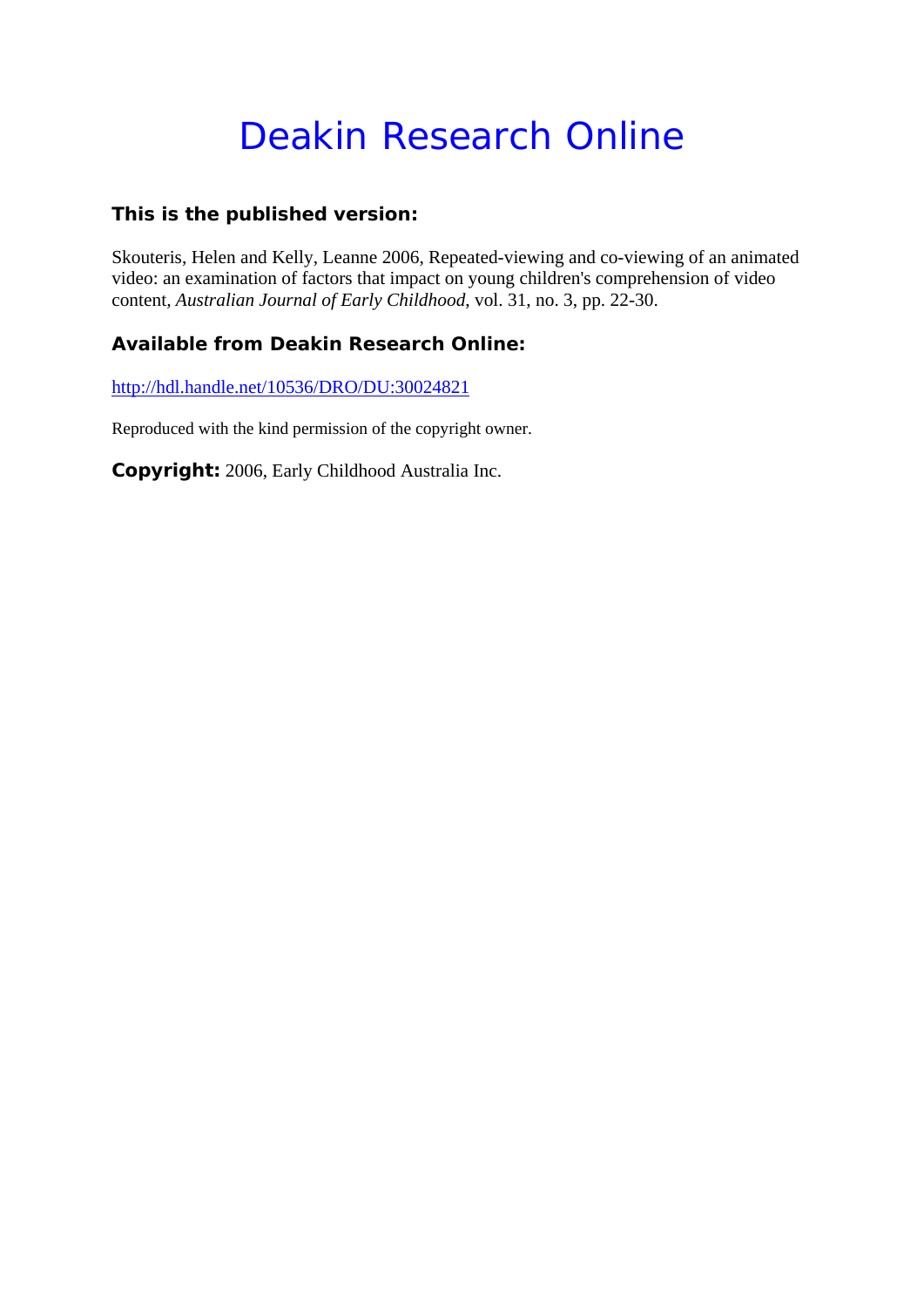

# **REPEATED-VIEWING AND CO-VIEWING OF AN ANIMATED<br>THEO: An examination of factors that impact on young childre<br>comprehension of video content VIDEO:An** examination of factors that impact on young children's **comprehension of video, content**<br>
Copyright Agency Limited (CAL) licensed copy.Further copying and<br>
Communication prohibited except on payment of fee per Copy or Com

**Helen Skouteris**  $\angle$  Communication prohibited except on payment of fee per Copy or Communication **Leanne Kelly**  $\angle$  And otherwise in accordance with the licence from CAL to ACER For more And otherwise in accordance with the licence from CAL to ACER.For more La Trobe University Information contact CAL on (02) 9394-7600 or info@copyright.com.au

*The experiment reported here was concerned with the effect* of *repeat-viewing and adult co-viewing* on *the comprehension* of *an animated feature length* movie. *Four-* to *six-year-old children watched a* movie *on video*  either once or five times, and either with their mother present or on their own. The findings revealed that, after *controlling for language skills and interest in the type of video watched, children who watched five times had higher comprehension* scores *than children who watched only once. Furthermore, children who watched the video repeatedly were also better at character identification and at identifying the good and bad qualities of one of the main characters in the movie. The presence* of *a mother, who was explicitly asked* to *co-view the movie with her child, did not facilitate comprehension. The rndings are discussed* in terms of *the educational* benerts of *repeat viewing. Theoretical implications are a/so noted.* 

Children under the age of five years spend most of their waking time at home playing and watching television (Huston, Wright, Marquis & Green, 1999). It is not surprising, therefore, that children's television viewing habits have been the topic of much research in the past 30 years (see Singer & Singer, 2001). Contemporary researchers argue that television viewing should not be treated as a one-dimensional construct (Valkenburg, 2001), and that the medium of television is not homogeneous in its impact on children's development (Anderson, Huston, Schmitt, Linebarger & Wright, 2001). Both of these arguments contributed largely to the planning of the current study. A further contribution to the inception of this project was the fact that video viewing is highly pervasive in the lives of very young children (Buena Vista, 2002; Skouteris, Sleeman, Taylor & Kelly, 2002). Clearly, young children are experienced viewers of videos.

In previous studies, video watching has been incorporated into general television watching (e.g. Huston et al., 1999; Huston, Wright, Rice, Kerkman & Peters, 1990). However, watching videos is different from watching television programs, for several reasons. First, videos can be watched at a time that suits the child, whereas episodes of a television program or films on television have to be watched at the scheduled time of broadcasting. Second, videos can be paused, stopped, rewound to repeat sections or moved forward to avoid certain parts; this level of viewer control is not available

when watching television. Third, videos of feature films provide a viewing experience for a young child that is not readily available on television. In contrast to the short 30-minute episodes of educational programs such as *Play School* or Blues Clues, these videos usually run for more than an hour and portray a 'story' as opposed to structured curriculum-based activities. Finally, as is the case with favourite books, young children often demand to watch favourite videos repeatedly (Mares, 1998). In a recent study exploring the media diet of Australian children aged three·-six years, one child was reported as having watched the same video almost every day for a year (Skouteris et al., 2002),

T

Why do children watch videos repeatedly? Repeat "\riewing appears to have implications for how the content of videos is understood and used by children. This may not seem surprising given that the benefits of repetition for learning have also been shown with reading (Levy, Nicholls & Kohen, 1993; Martinez & Roser, 1985; Samuels, ! 979). The findings of several studies have revealed, with children younger than six years, that repeated viewing of educational, curriculum~based television programs improves comprehension of the material presented (Crawley, Anderson, Wilder, Williams & Santomero, 1999: Sell, Ray & Lovelace, 1995),

Sell et al. (1995) asked four-year-old children to watch an edited version of a Sesame *Street* episode once a week for three weeks. This edited version included an 'Alphabet Treasure Hunt' and, after each viewing,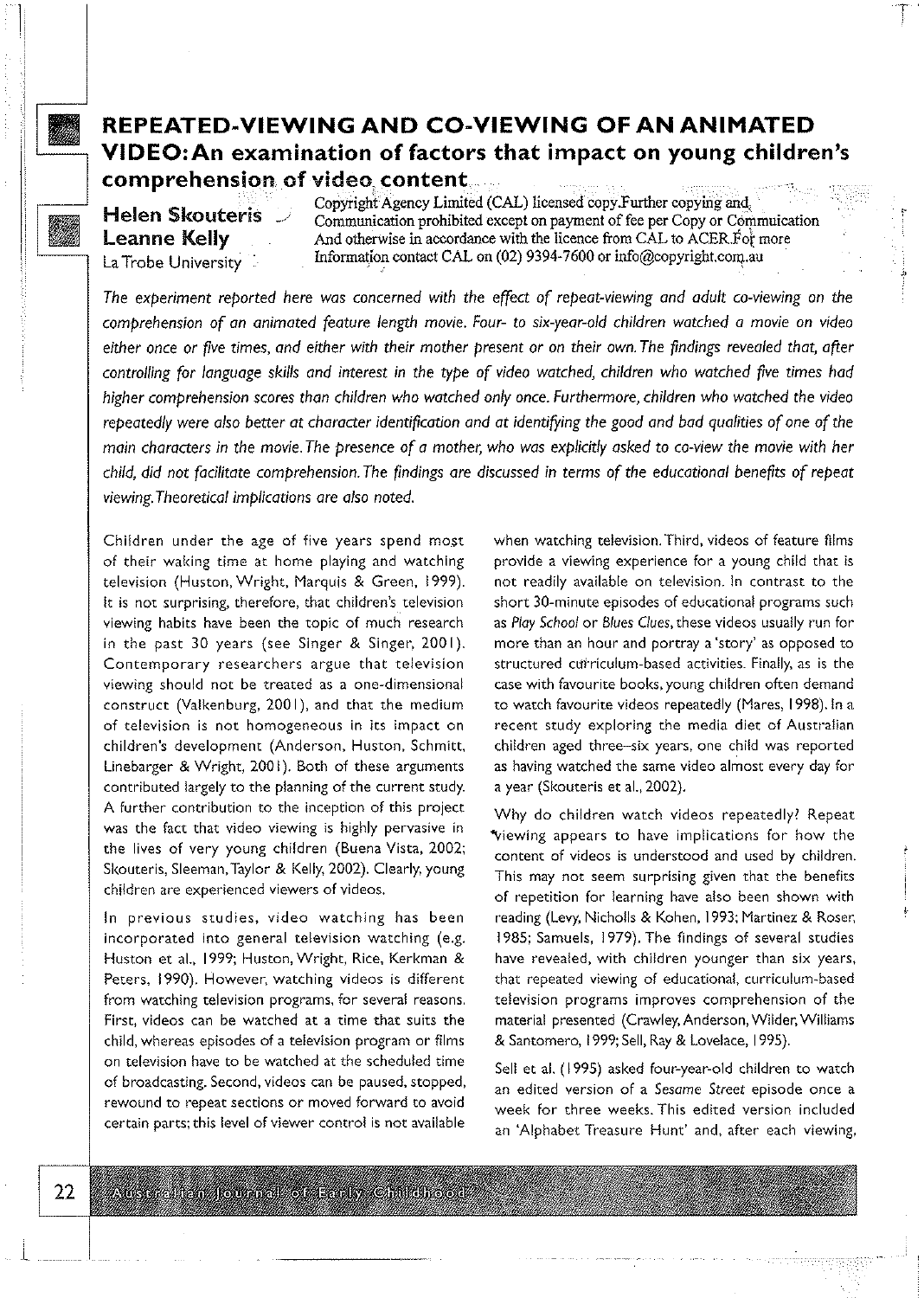children's plot comprehension was assessed by asking the question: 'How do you play Alphabet Treasure Hunt?', followed by one of three prompt questions: 'Tell me more about that', 'What else happened?', or 'What was the first thing that happened?' (p. 54). Sell et al.'s findings revealed that children did better on the plot comprehension questions after repeated viewing. However, asking comprehension questions after each viewing may have alerted children to the aims of the experiment; they may have been cued to the fact that they needed to focus on the script of the game. Furthermore, the answering of questions involved retelling part of the story and that, in itself, may have facilitated comprehension. Children not only saw the program three times but also had the opportunity to rehearse program content on two occasions prior to the final viewing.

Crawley et aL (1999) replicated Sell et al.'s study, taking into account these possible confounds. They showed three- and five-year-old children an episode of Blue's Clues either once only or once a day for five consecutive days. A comprehension test *wai;*  administered at the end of either the single viewing or the five repeat views, depending on the group the child was in. Crawley et al.'s findings revealed that-children exposed to the same episode of Blue's Clues every day for five days performed better at solving both a familiar and a novel problem (the former was shown in the episode, whereas the latter was not shown) and on the comprehension test than did children who watched the episode only once.

To our knowledge only two studies have examined the effects of repeatedly viewing a movie, as opposed to a curriculum-based television program, on comprehension of the content. Mares (1997, as cited in Crawley et aI., 1999) showed six- to nine-yearold children an edited version of a children's feature film and found that children who watched the film repeatedly were better at character identification and making inferences about the movie than were children who had seen it once only. In another study reported by Mares (1998), four- and five-year-old children better understood characters' motives, emotions and actions if they saw a simple televised audiovisual story four times as opposed to just once. In this simple story, there was an ugly but kind old woman and a pretty but mean old woman. Repeated viewing facilitated an understanding of the ugly woman being kind (or the pretty woman being mean), hence reducing bias based on 'physical appearance',

Given the dearth of research, the first aim of our study was to examine how four-to-six-year-olds' comprehension of an animated movie was affected by repeated viewing. We were keen to determine whether the positive effects of repeatedly viewing a movie on comprehension of the video content, as 'reported by Mares, are robust. An animated movie was chosen because animation is popular among children of this age (Skouteris et al., 2002). Children watched the whole movie as they usually do at home, rather than an edited version or a simple story. We assessed their overall comprehension of the storyline and characters and, given the positive findings shown by Mares regarding characters' motives and actions, we also examined the extent to which overall character identification and an understanding of the 'good versus bad' characters was facilitated by repeat viewing.

With repeated viewing, comprehension of the characters and events depicted may increase because of sustained attention to the program. Indeed, Anderson and his colleagues (see Anderson & Lorch, 1983; Lorch, Anderson & Levin, 1979) argued that young children's attention to a television program is driven by their comprehension of the material. If the materia! is comprehensible, the child is more likely to attend; if the material is incomprehensible or becomes too familiar, visual attention will decrease (Rice, Huston & Wright, ! 986). In contrast to this active theory of processing television content, Singer (1980) argued that if television is rapidly paced it interferes with comprehension. That is, children are seen as passive viewers because their attention is captured' primarily by the formal features of television, with little attention paid to the processing of the actual content.

In their study involving repeated viewing of a Blues Clues episode, Crawley et al. (1999) tested both the passive theory of Singer (1980) and the active theory proposed by Anderson and colleagues. Given that the formal features that capture a young child's attention, such as scene changes and movement, elicit orienting reactions, and these reactions habituate to repetition, Crawley et al. argued that one would expect a decline in visual attention over repeat views for all pre~school children, regardless of specific age, if Singer's theory is to be supported. In contrast, based on Anderson and Lorch (1983) and Huston and Wright's (1983) theories, Crawley et al. predicted that comprehension of three-year-olds would benefit from repetition and that their visual attention would increase over repeat views, whereas, for five-year-old children, repetition

23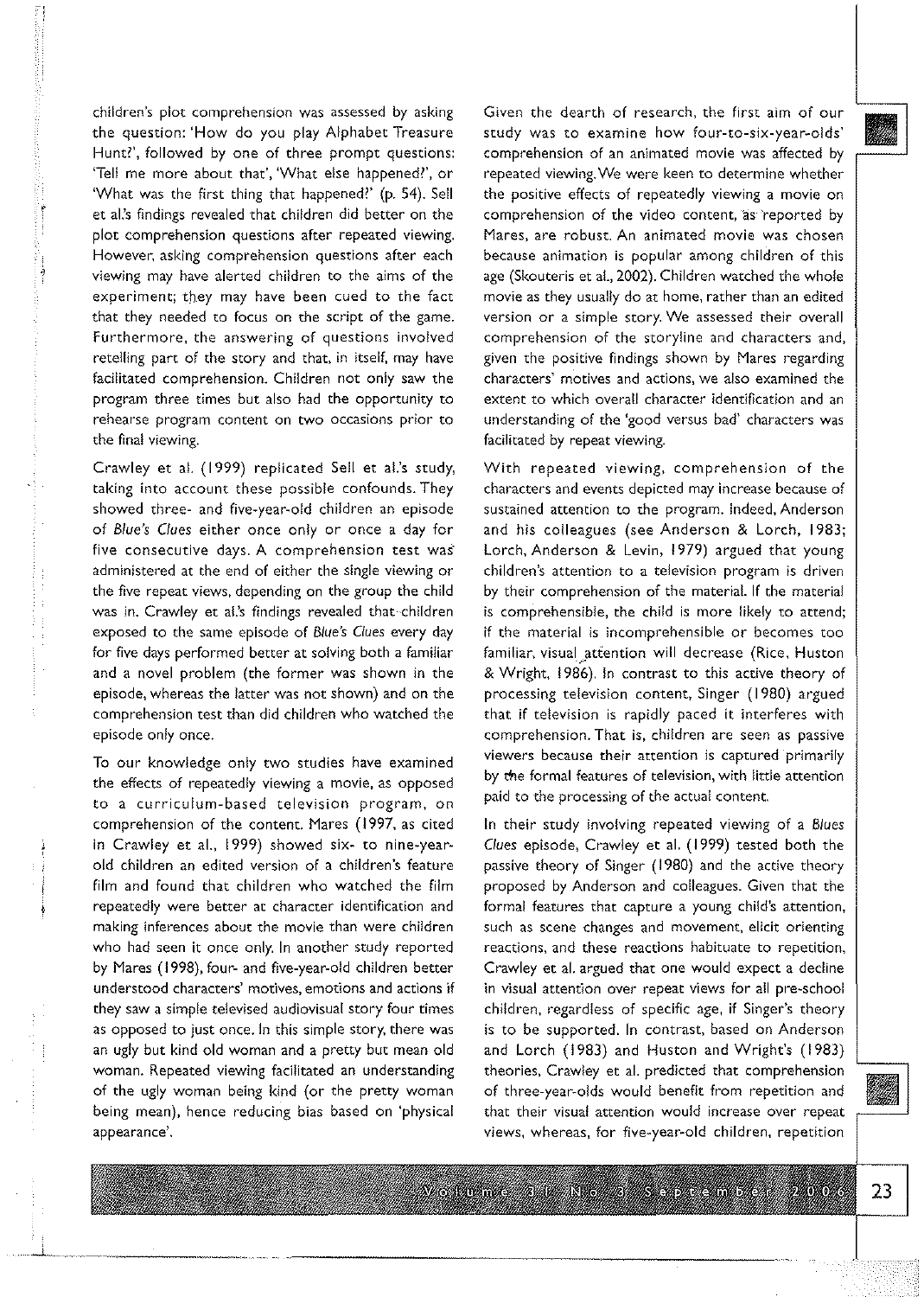1

may lead to familiarity with the program content that may then lead to a decrease in looking at the screen. Their findings were more consistent with the latter theories than with Singer's. Whereas the three-year-old children's visual attention to the screen remained high and constant over the five repeat views, looking at the screen by five-year-olds decreased from the first to the fifth viewing, and this decrease was larger for five-yearold boys than for five-year-old girls.

Interestingly, the mothers of three- to six-year-alds in Skouteris et al.'5 (2002) study reported that their children paid doser attention to the whole video, and took on characters in their role-play if they had watched an animated movie-length video repeatedly and were very familiar with its contents. Clearly, changes in visual attention with repetition warrant further exploration and this was a further aim in this study. It should be noted that, while a positive relationship between visual attention and comprehension of television content has been reported (Anderson, Lorch, Smith, Bradford & Levin, 1981; Krull & Husson, 1979; Lorch et al., 1979), attention is not a sufficient condition' for comprehension nor is comprehension a sufficient condition for attention (Huston & Wright, 1983). Indeed, children can and do comprehend material presented on television even when they are not looking at the screen (Lorch et al., 1979).

The final aim in our study was to explore whether co-viewing an animated movie With a parent leads to better comprehension of the video content. This aim was inspired by an earlier finding that a large proportion (71%) of mothers reported being present frequently when their children watch television and that this leve! of co-viewing frequency was greater for animated mOVie-length videos (Skouteris et al., 2002). Collins. Solbol and Westby (1981) showed that seven- to eight-year-old children's comprehension of a television program increased when a co-viewing adult was present to talk to them about the program content. Adults may provide the scaffolding required to assist the child's understanding.

ee<br>
Wr<br>
m<br>
m<br>
age<br>
dev<br>
dev To our knowledge, the effects of co-viewing a movie with an adult on pre-school children's overall comprehension of the program content have rarely been examined. Interestingly, Rice, Huston, Truglio and Wright (1990) explored the impact of adult co-viewing on vocabulary development with pre-school children. Their findings revealed that viewing television alone at age three to 3.5 years predicted positive vocabulary development at age five years, whereas viewing

television without an adult at the age of three to 3,5 years was not related to vocabulary development at this latter age. It appears that co-viewing has no effect on vocabulary development. Whether overall comprehension of program content increases when young children co~view With an adult was' investigated here. We reasoned that, for co-viewing to have an impact on comprehension, a parent and child should interact in both a verbal (e.g. talking about the program, asking questions and answering questions) and nonverbal way (e.g. pointing to the screen to attract the attention of the other person, laughing together at a funny scene) and respond to each other's questions or comments about the movie. As such, we expected that, if CO-Viewing is occurring, interactions based on the program content should be responded to more than not responded to. This assumption was also explored.

"

In summary, we were concerned with addressing four research questions:

- I. Does repeat viewing result in better comprehension of the video content, and specifically the 'good versus bad' theme in an animated movie for children?
- 2. Do children who co-view an animated movie with their parent have greater comprehension of the video content?
- 3. Is percentage of time looking at the screen related to comprehension of video content?
- 4. How does visual attention change with repetition?

In relation to the first two questions, we were interested in determining the effects on comprehension of repeated exposure to the video and parental co-viewing, over and above child/viewer characteristics that might influence comprehension of video content. The first of these child characteristics was verbal ability. Five-year~old children with high verbal or language skills have been shown to comprehend more of a television program than have children with lower verbal skills (Jacobvitz, Wood & Albin, 1991). Jacobvitz et al. (1991) argued that higher verbal skills in children allow more capacity to process the meaning of the story being depicted because less attention needs to be paid to lower-order processing such as understanding the meaning of words.

The second child/viewer characteristic was interest in the type of program watched. While our earlier research findings showed dearly that children at the age of four-six years watch feature-length animated videos regularly (Skouteris et al., 2002), we proposed that the amount of interest in animated movies may

#### Australizy Journal of Early Childhood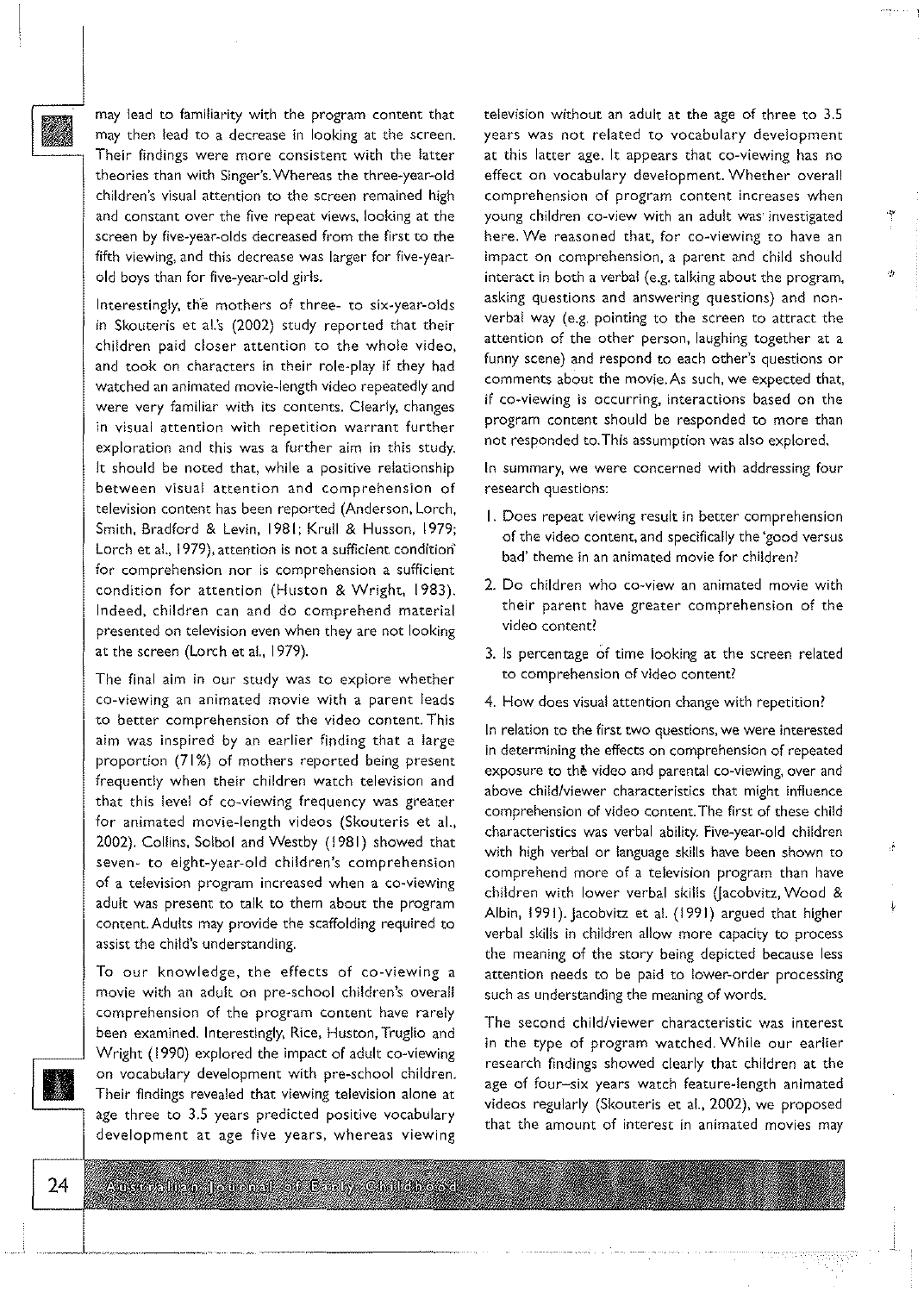impact on comprehension of the program 'content, just as interest in what children read, or have read to them, facilitates literacy skills and comprehension. As such, we hypothesised that, when controlling for these child factors, children who watch an animated movie five times would have better comprehension of the video content on the whole, would better identify the characters in the program, and would have a better understanding of 'good versus bad' characters than would children who watch the video only once. No predictions were made about the effects of parental co-viewing on comprehension of the video content, given the lack of previous research.

In relation to the third research question, we hypothesised, based on the findings of Crawley et at. (1999) with the older children, that four~ to six-year~ old children's attention to the screen would decrease across repeated views, but that overall looking at the screen would remain high. No prediction was made with respect to the fourth question because of the inconsistency in previous findings.

## Method *Participants*

·•

A total of 77 preschool children (41 girls and 36 boys) participated in this study (M=62.6 months, SD=IO.I months, age range=46-82 months). The participants were all born in Australia, had English as their first language and came predominantly from middle~class families living in the northern and south-eastern suburbs of Melbourne. Children were allocated randomly to one of four experimental conditions. Half of the children watched the animated movie once; the other half watched five times. In each of these two conditions children were further divided into view~ alone or co-view conditions. That is, overall, half the children watched the video alone and the other half watched it with their mother, who was instructed to co~view. The number of children in each condition and their gender and age details are presented in Table ! .

#### *Materials*

An animated movie video *(101 Da/matians* 2) of 70 minutes duration was used in each experimental condition. This movie had not been released for public viewing at the time of testing. The children watched the video in a room set up to resemble a home. Two couches faced a television monitor and video player. A small table placed to the side of one couch held pencils, paper and several story books in order to resemble a home environment where children usually watch television/videos with toys or activity materials nearby. A desk-height table and two chairs, needed for the administration of the vocabulary task and comprehension questions, was positioned behind the couch set-up.

A set of comprehension questions was designed for the video to assess character identification and comprehension of what was happening throughout the program. Parents completed a questionnaire to assess genera! demographic information. Child interest in watching feature-length animated films was assessed by asking the mothers to respond to the following question, using a four point Likertscale, from I (no interest at all) to 4 (high interest): 'What level of interest does your child have in feature~length animated videos; e.g. *Shrek, Toy Story, Barbie in the Nutcracker?'*  As a screening test of verbal ability, the Peabody Picture Vocabulary Test~Revjsed (PPVT, Dunn & Dunn, 198!) was used to assess children's receptive vocabulary. The entire test session, that is the video watching and completion of comprehension questions, was recorded using a ceilingmounted camera, in the left~hand corner of the room, <sup>~</sup>connected to a video-recorder and colour television

located in the control room of the laboratory. This recording allowed us to measure visual attention in terms of the percentage of time the child was oriented towards, or looking at, the television screen.

#### Procedure

Children and their parents were invited to the Child Development Unit in the School of Psychological

|                          | View Alone                      | Co-View                       |
|--------------------------|---------------------------------|-------------------------------|
| Single view <sup>:</sup> | $n=19$ (9 girls and 10 boys)    | $n=19$ (10 girls and 9 boys). |
|                          | M age=62.42 months              | M age=60.37 months            |
|                          | $(SD=10.65)$                    | $(SD=10.22)$                  |
| Repeat view              | $n = 20$ (1 F girls and 9 boys) | $n=17$ (9 girls and 8 boys)   |
|                          | M age=61.80 months              | M age=64.94 months            |
|                          | $(SD=10.48)$                    | $(SD=9.13)$                   |

• **Table I.** Number of children, their mean age and gender, in each experimental condition

Volume 3 No 3 Septembe  $2006$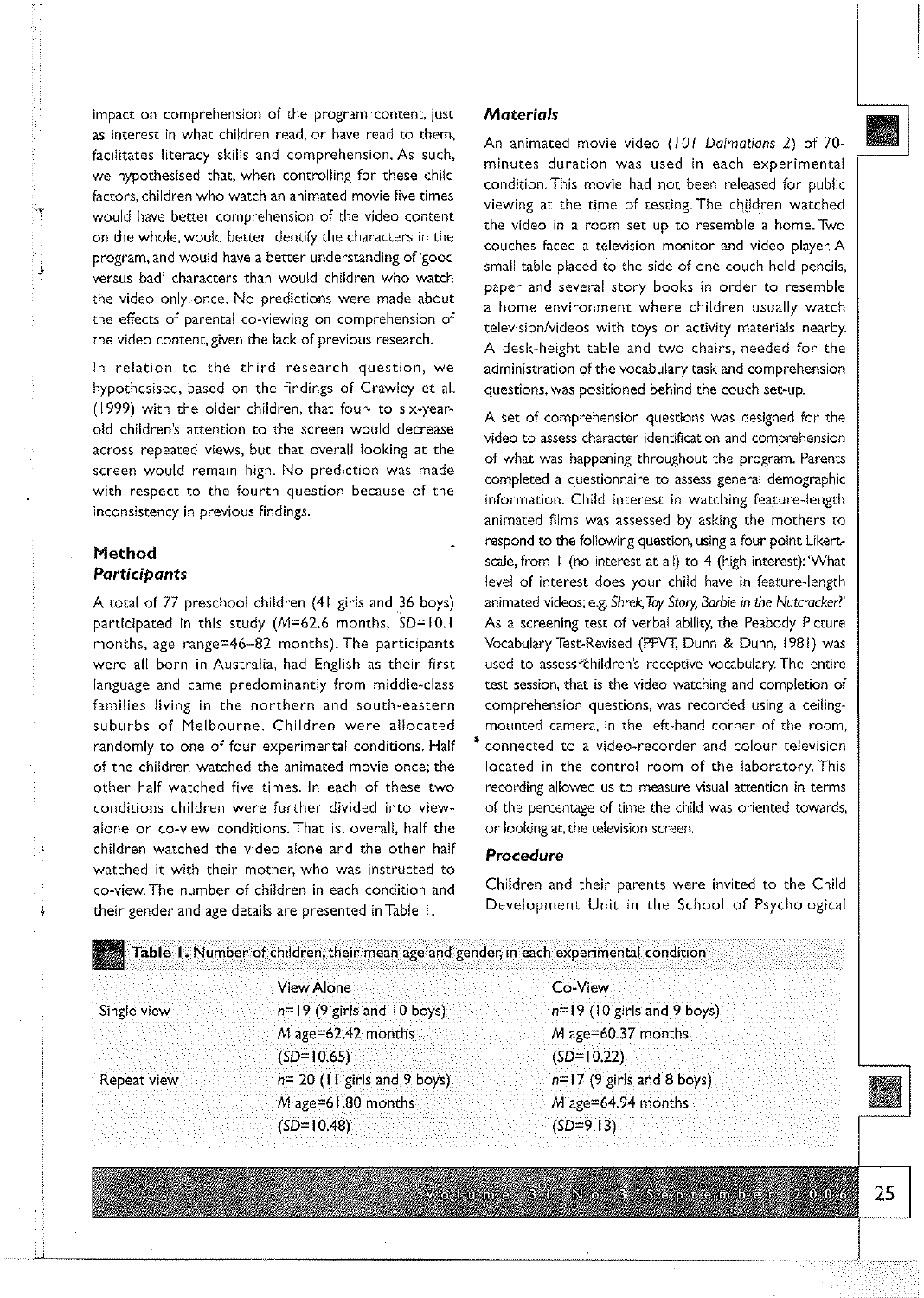Science at La Trobe University for two test sessions, one week apart. Parents remained with their child for the entire duration of testing.

26

The first test session began with the first or only viewing of the video. Parents of participants in the view~a!one condition were asked not to discuss the contents of the video with their child. If their children spoke to them about the movie, they were asked to say they were too busy to talk to them at that time. Parents of participants in the co~view condition were instructed to interact with their children about the movie, to discuss the characters, the storyline and the themes, and to respond fully to any comments or questions from their children.

Parents who did not co-view in the testing room completed the questionnaire placed on the table behind the couch. Parents who co-viewed completed the questionnaire at home and brought it back when they returned for the second session.

ena<br>
goc<br>
that<br>
bad<br>
that<br>
to For children in the Single-view condition, this viewing was followed by the comprehension questions. Children were asked 33 questions about the movie. Of these, 26 questions focused on events depicted in the movie (e.g. 'How many episodes of "Thunderbolt" had Patch seen?' and 'What did Lightening tell Thunderbolt about the next show?') and seven focused directly on character identification and on an understanding of the good versus bad characters. All questions were open~ended and, in most cases, the child received one point for giving some information and two points for giving all the information. The 26 event-related questions added up to a maximum score of 48. The remaining seven were diVided into two categories: (I) one question focused on character identification (the children were presented with pictures of all the main characters and asked to provide the names of these characters) with a maximum score of 16; (2) three focused on identifying who was a good character (maximum score of 6) and three questions on who was a bad character and what they did that was good or bad, with a maximum score of 10.As part of these 'good' and 'bad' character questions, children were required to identify the different good and bad qualities of Thunderbolt, one of the main characters. The Thunderbolt score was calculated by adding a point for each piece of crucial information about Thunderbolt's character; this included identifying Thunderbolt as both good and bad and providing an event from the video that demonstrated his good (maximum 2 points) and bad qualities (maximum of 2 points), and by identifying that Thunderbolt's motivation during the rescues was to become famous and that he had lied to Patch and

wasn't a real wonder dog (maximum 3 points). Hence, the Thunderbolt score had a maximum of seven points and, overall, a maximum score of 80 could be obtained on the comprehension test. Two coders independently scored the answers to the comprehension questions for all participants. Inter-rater reliability between the two coders on these scores was 100 per cent.

Parents of children in the repeat-view condition were provided with a 'take home pack' which included the video of the repeat program to be watched and instructions on how the child should view the program three more times at home (abiding by the view-alone and co-view condition the child was in).AII children returned to the Child Development Unit exactly one week later, at which time the experimenter administered the PPVT to each child. Children in the repeat-view condition were then asked to watch the repeat view program for the fifth time. Once again, parents were reminded of their viewing condition (either alone or co-view). This final viewing was followed by the comprehension questions for that group of children.

## Results

An alpha level of .05 was used for all statistical tests. Preliminary analyses revealed that males and females did not differ significantly on their overall comprehension scores and their percentage of time looking at the screen (comprehension,  $t(73)=33$ ,  $p=.74$ ; looking at screen,  $t(73)=1.75$ ,  $p=.08$ ). In all subsequent analyses the data of boys and girls was collapsed.

Table 2 presents the mean scores and standard deviations for the comprehension test (scored as a percentage of correct responses) and Table 3 presents the means scores and standard deviations of the percentage of time looking at the screen. The mean PPVT standard score and standard deviation for the sample was 108.83 (12.34) and the participants' mean rating of interest in feature length animated Videos was 2.61 (.59).

#### **Table 2.** Mean comprehension scores

|                                             | M     | `SD          | 'n. |
|---------------------------------------------|-------|--------------|-----|
| <sup>a</sup> comprehension overall          | 48.17 | 16.78        | 75. |
| comprehension single view                   | 41.8  | $\sim$ 14.22 | 38. |
| comprehension repeat view.                  | 54.70 | 16.87        | 37  |
| comprehension view alone                    | 47.77 | 17.13        | 39. |
| comprehension co-view                       |       | 48.61 16.63  | 36. |
| <sup>a</sup> Comprehension score range 0-80 |       |              |     |

Australian Journal of Farly Childhood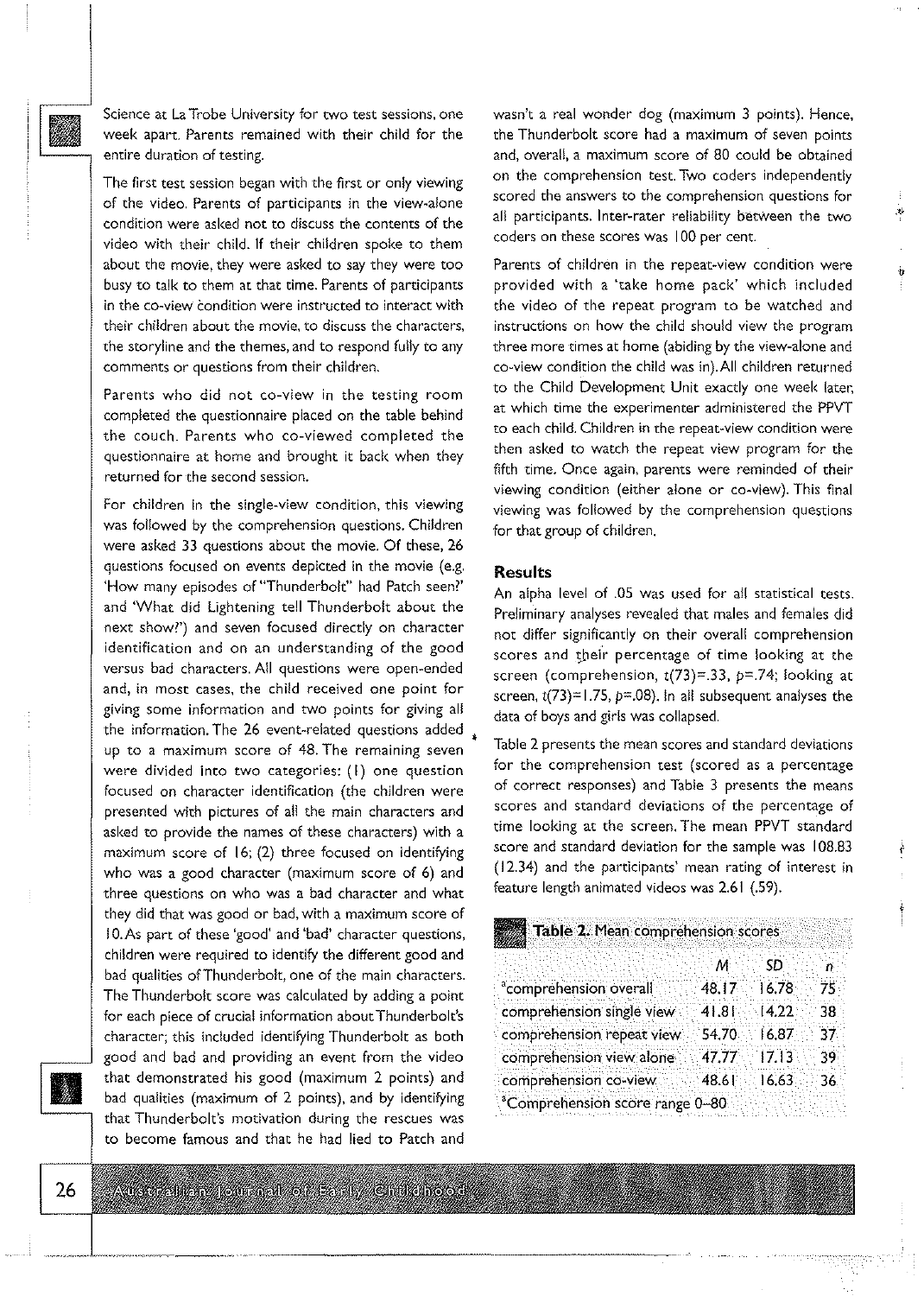**Table 3.** Mean percentage of time looking at the screen  $M$  SD Looking at screen overall 92.40 9.93 Looking at screen single view 96.71 3.81 Looking at screen first of repeat view 93.44 8.01 Looking at screen fifth of repeat view 89.27 *n*  75 38 37  $11.20 - 37$ 

 $\lambda$ 

### *Percentage* of time *looking at the* screen *across repeat views*

lnterobserver reliability for the scoring of percentage of time looking at the screen was assessed by having two coders code 20 of the videotapes independently (10 in the single view and 10 in the repeat-view condition), with r=.91, *p<.OOOS.* A one~way ANOYA revealed that the percentage of time looking at the screen differed significantly from the first to the fifth view. While children watched the screen for a signjficantly shorter proportion of time on the fifth viewing,  $F(1,36)=9.34$ ; p=.004, the findings revealed that children spent almost the whole time looking at the screen for both the first and fifth views.

To assess whether there was a relationship between percentage of time looking at the screen (collapsed across all conditions) and comprehension of program content (collapsed across all conditions), a bivariate correlation was run. There was no association between these two variables, r=.05, *p=.6S.* Indeed, there were no significant correlations even when the relationship between comprehension and percentage of time looking at the screen was compared for each experimental group separately.

#### *Repeat viewing, co-viewing and comprehension*

In order to explore the effects of co~viewing on comprehension, it was necessary to first ascertain that children and parents did in fact co~view.We examined in detail the level of interaction between mother and child by coding the video footage of the pair watching the movie on the only (Single) viewing for children in the single-view condition  $(n=19)$  and for both the first and fifth viewing for children in the repeat-view condition *(n=!* 7). These interactions were coded as the number of mother- or child-initiated interactions responded to by the child or mother, respectively, and the number of interactions initiated by either the mother or the child that were not responded to. Interactions included both verbal and non-verbal behaviours, such as commenting on the characters (child: 'I don't like Cruella'; mother: • 'No, she isn't very nice') and child smiling at parent and parent smiling back during an amusing episode. The video footage of 10 children in each experimental condition was assessed for inter-rater reliability, with  $r = 93$ ,  $p < 0005$ . The means and standard deviations (in brackets) for the total number of interactions responded to and the total number of interactions *not* responded to were 15.87 (9.72) and 9.84 (7,61) respectively, for all co-view participants, The number of interactions, initiated by either the mother or the child, that were responded to was significantly greater than the number not responded to, *t(36)=3.78, p=,OO* I,

Given that we were interested in determining the effects on comprehension of repeated exposure to the video and parental co-viewing, over and above child/viewer characteristics that might influence comprehension, the association between these control variables and comprehension was explored first (see Table 2 for relevant scores on comprehension; see Table 4 for PPVT and interest in feature-length animated Videos). There was a significant correlation between children's comprehension scores and their PPVT scores  $(r=.27; p<.01)$ , and between comprehension and interest in feature-length animated videos ( $r=0.25$ ; p<.01). The results of two one-way ANCOVAs, one to explore the effects of co-viewing on comprehension

**a** and the other to explore the effects of repeat viewing on comprehension, controlling for PPYT scores and interest in feature-length animated, revealed that there was no significant main effect for the *alone/co*view condition  $F(1,62)=0.04$ , p=.84. However, there was a significant main effect for the single/repeat condition  $F(1,70)=20.87$ ,  $p<.0005$ , with comprehension scores being significantly higher for participants in the repeat viewing condition. There was also no correlation between comprehension and the number of interactions responded to by the child/mother,  $r=-.03$ , p=.87, and between comprehension and interactions not responded to, r=-.21, *p=.25.* 

#### *Good versus bad* characters

Volume Mar No

The means and standard deviations for overall character identification, good guys, bad guys and Thunderbolt score for the single and repeat view conditions are presented in Table 4.The scores for each category were higher for the repeat view condition.

Septembe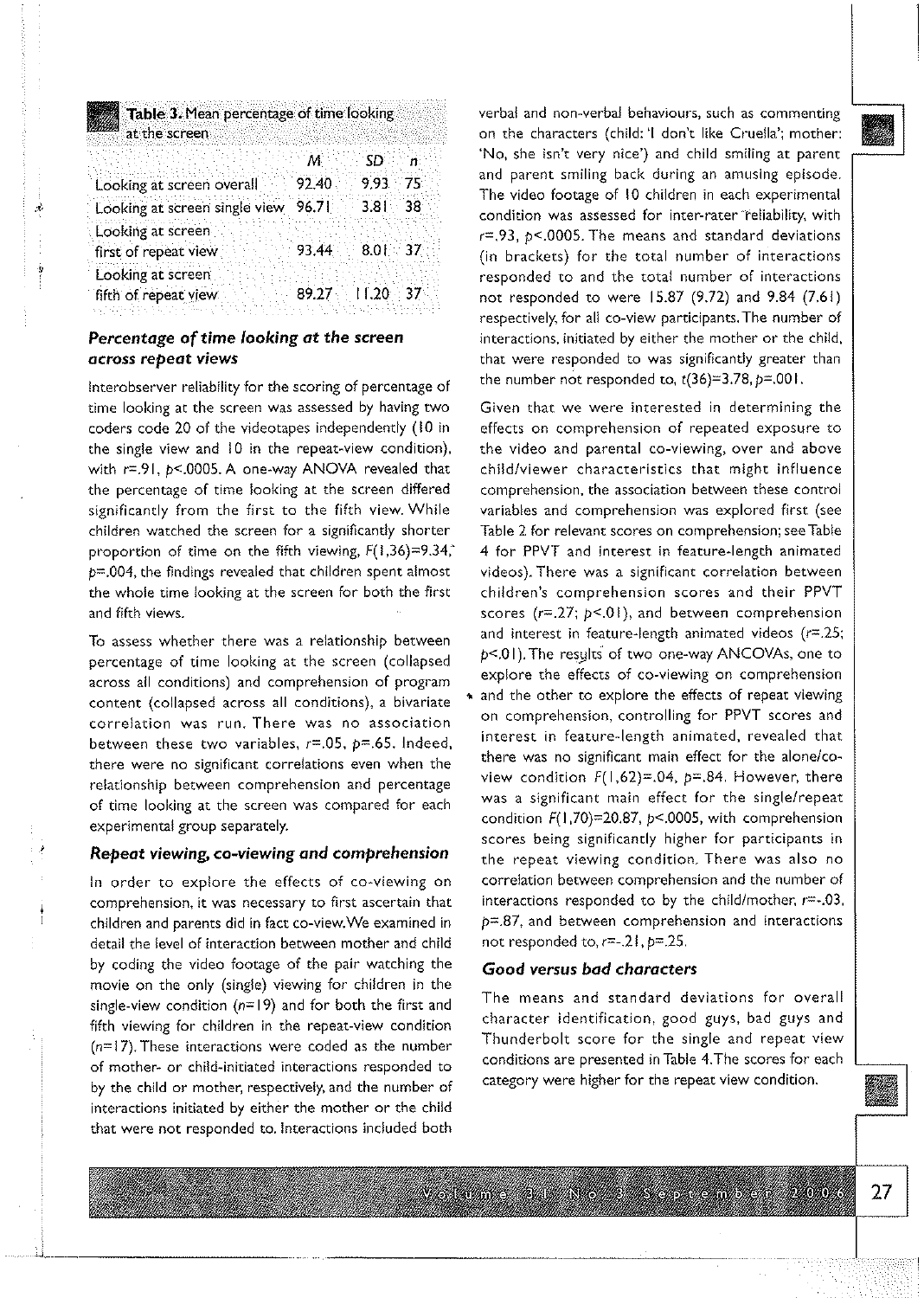**11 • Table 4.** Mean percentage correct and standard deviations for the Character Identification score, Good Guys score, Bad Guys score and Thunderbolt score

|                                            | Condition | n.  | % correct | SD   |  |  |  |  |
|--------------------------------------------|-----------|-----|-----------|------|--|--|--|--|
| <sup>a</sup> Character ID:                 | single    | 38  | 26.6      | 16.6 |  |  |  |  |
|                                            | repeat:   | 37  | 48.8      | 22.7 |  |  |  |  |
| <sup>b</sup> Good Guys                     | single:   | 38  | 75.5      | 35.2 |  |  |  |  |
|                                            | repeat    | 37. | 77        | 34.8 |  |  |  |  |
| Bad Guys                                   | single    | 38  | 58.2      | 29   |  |  |  |  |
|                                            | repeat    | 37. | 69.5      | 24.4 |  |  |  |  |
| dThunderbolt                               | single    | 38  | 35.2      | 19.9 |  |  |  |  |
|                                            | repeat    | 37  | 51        | 24.8 |  |  |  |  |
| <sup>a</sup> Character ID score range 0-16 |           |     |           |      |  |  |  |  |
| <sup>b</sup> Good Guys score range 0-6     |           |     |           |      |  |  |  |  |
| 'Bad Guys score range 0-10                 |           |     |           |      |  |  |  |  |
| <sup>d</sup> Thunderbolt score range 0-7   |           |     |           |      |  |  |  |  |

Overall character identification was significantly better with repeat viewing than with single viewing, *t(73)=4.83-, p<.OOOS,* as was identifying the good and bad qualities of Thunderbolt,  $t(73)=3.01$ , p=.004. The difference between single and repeat view for both the good guys score and the bad guys score did not reach significance,  $t(73)=.19$ ,  $p=.84$  and  $t(73)=1.82$ ,  $p=.07$  respectively, albeit the latter result suggests a trend toward repeat viewing fadlitating an understanding of bad guys.

#### **Discussion**

and<br>
and<br>
rep<br>
sing<br>
Ou<br>
Con<br>
con We addressed four research questions in this study. The first explored the effects on comprehension of video content of repeatedly viewing an animated movie. The test group was children aged four-six years. Our hypothesis that, when controlling for both interest in the video and receptive vocabulary, children who watched an animated movie five times would have better comprehension of the video content was on the whole supported. The children in the repeat~view condition were also better at character identification and were better able to identify the good and bad qualities of Thunderbolt than were children in the single-view condition. Interestingly, however, there was no significant difference between single and repeat view for both the good guys and the bad guys scores, albeit for the bad guys there was a trend toward the children in the repeat-view condition scoring higher than children in the single-view condition.

Our findings in relation to the effect on the comprehension of the program's content of repeatedly

viewing a video support and extend the findings of Sell at al. (1995), Crawley et al. (1999) and Mares (1998). Clearly, children better understood the video content after five viewings and were better able to talk about characters; in particular, the children were better able to identify why one of the main characters. Thunderbolt, was both a good and bad guy. Why is increased comprehension of video material important? Mares points out the behavioural outcomes of viewing, such as imitation of antisocial and prosodal content. She argues that children who at first do not understand the connections between violent actions and consequences may be more inclined to imitate these violent acts than are children who have watched a video repeatedly and understand that violent or bad behaviour leads to punishment. Similarly, prosocial acts that initially are not obvious to young children may become so with repeated viewing, leading perhaps to more positive behaviours. It is possible that, if repeated viewing facilitates children's understanding of prosocial and antisocial behaviours and the consequences associated with each, then repetition of video material depicting such information might be a useful tool in teaching these behaviours. Mares also points out that repeat viewing may have implications for achievements in areas such as vocabulary development or acquisition of story grammars. Future' research should be directed toward systematically exploring whether repeated viewing of appropriate television/video content can foster social and academic development in young children.

The second research question involved exploring whether co-viewing a video with a parent leads to better comprehension of the video content. Given that researchers have argued that co~viewing is fairly uncommon with young children (Dorr, Kovaric & Doubleday, 1989), it was important to first establish whether or not our attempt to elicit adult co-viewing was successful. In the co~viewing group, we found that the number of interactions initiated by either the mother or the child that were responded to-during the video viewing--was significantly greater that the number not responded to. As such, it appears that parents and children in this study were co-viewing when asked to do so. Despite this interaction, coviewing did not improve children's comprehension of the video content. In accordance with the findings of Rice et al. (1990), who explored vocabulary development, it appears that adult co~viewing does not facilitate understanding of video content when the video watched is specifically geared toward a young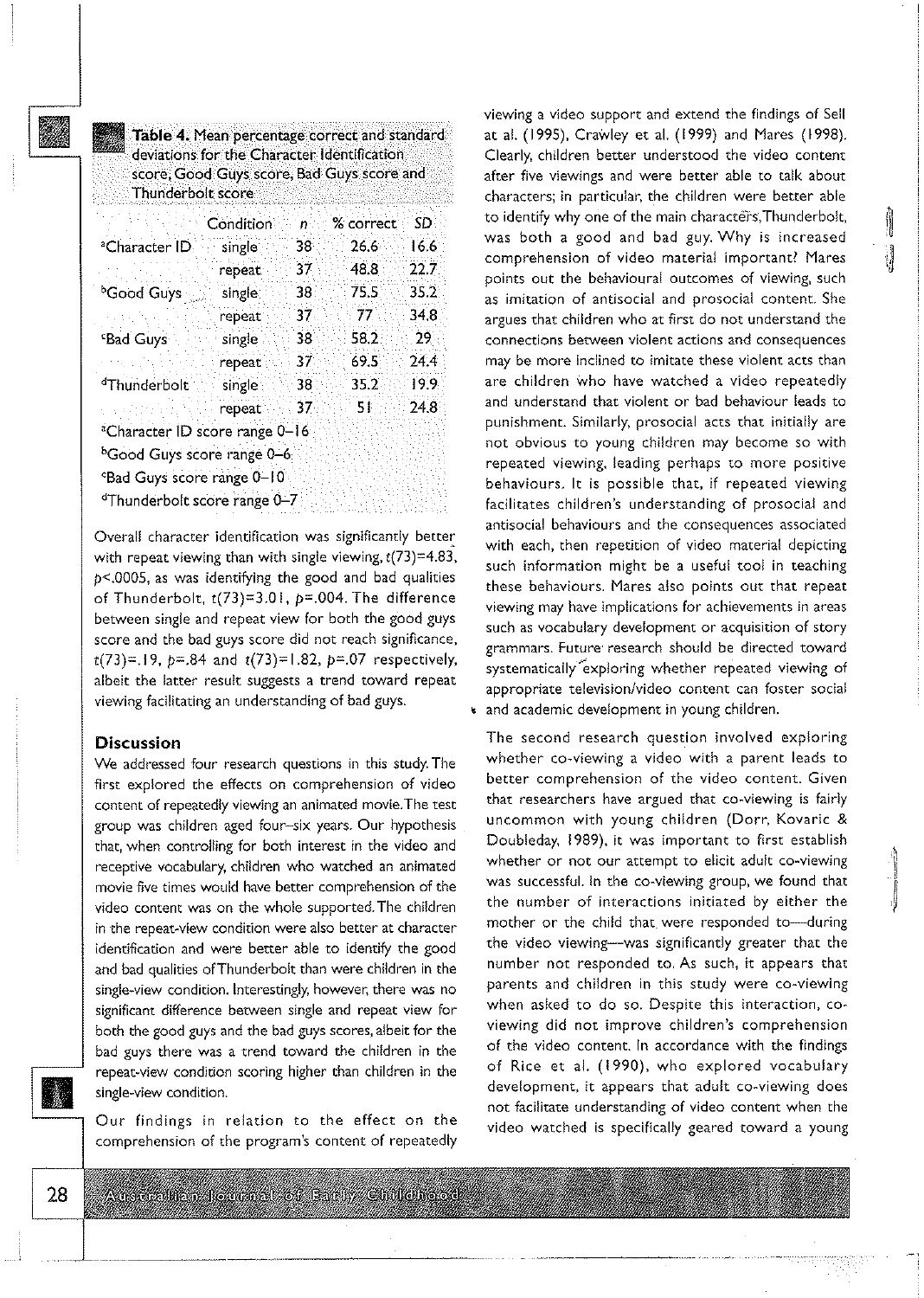

child audience. Given that the children might have already been familiar with the origin'al *10* J *Dalmatians,*  it is possible that parental interaction with the video was not needed to make certain characters and events salient to the children.

The findings here do not suggest that co~viewing is futile. Indeed, there are other reasons why adults should co~view with young children; researchers have proposed that co-viewing is important because parents can monitor what their children are watching and so can potentially reduce the negative effects of violent content by disapproving of violence (Jordan, 2001; Hogan, 2001). So, while there appears to be no evidence that co~viewing helps to facilitate children's understanding of the material presented, as was argued by Jordan (2001) and Hogan (2001), further research is needed to explore the situations in which adult co~ viewing is important in terms of processing program content when young children are the viewers.

Exploring the third research question-whether percentage of time looking at the screen and. comprehension of video content are related-revealed that there was no significant association between these two variables. This finding does not accord with the positive relationship between visual attention and comprehension of television content reported in previous research (Anderson, et al., 1981: Krull & Husson, 1979; Lorch et al., 1979). Given that visual attention to the screen was so high in this study, it is possible that children were looking but not necessarily comprehending, which suggests that visual attention is not a sufficient condition for comprehension (Huston & Wright, 1983).

The final research question was 'How does visual attention or looking at the screen change with repetition?' As mentioned previously, attention to the screen was very high for both the first and the fifth viewings, albeit the percentage of time spent looking at the screen for the fifth viewing was significantly lower than for the first viewing. This finding supported our hypothesis and, in accordance with the theories of Lorch et al. (1979) and Rice et al. (1986), suggests that young children's attention to the screen while watching a video is driven by their comprehension of the content and that, as the content becomes more familiar and predictable, visual attention is likely to decrease. Our findings do not support Singer's (1980) theory that children are passive viewers and that the formal features of the program interfere with comprehension. Children's comprehension clearly improved over repeat views despite their visual attention declining.

'I I. I

Our findings also revealed that children's language • abilities and their interest in feature~!ength animated videos were correlated positively with comprehension of content. These two factors are outlined in Fisch's (2000) capacity model of children's comprehension of both the narrative and educational components of an educational television program. Fisch identifies both viewer and program characteristics that are purportedly important for successful comprehension. The model is silent, though, in respect of the impact of repeat viewing and how this might contribute to increased comprehension. In fact, developmental theories of learning have little to say about the effects of repetition (Crawley et al., ! 999).

Clearly, the mechanisms involved in understanding material that is presented to children in educational programs and in animated feature~length movies warrant further investigation. In addition, the current findings should be extended by exploring whether children transfer the information they process from a feature-length animated movie to a new situation. Can children transfer knowledge gained in one context to a new situation or context, such as an understanding of the negative consequences of being deceitful (as portrayed by Thunderbolt in the movie)? While a review of the literature by Fisch (2004) reveals that educational television is capable of producing transfer, none of this literature addresses animated feature-length movies that are so frequently watched by young children. Anecdotal evidence from parents suggests that pre~ school children are able to use information obtained from these videos in their imaginative and creative play (Skouteris et al., 2002). Systematic exploration of significant learning transfer from such animated movies is warranted to confirm these anecdotal accounts.

#### Acknowledgements

We extend our thanks and appreciation to the children and parents who participated in this research. We are grateful to Mary Lazaridis and Sadie Dalla Riva for their assistance with data collection. We also thank Elfriede Ihsen for her comments on a previous draft of the paper. This research was funded by Buena Vista Home Entertainment (BVHE); we thank BVHE for their financial support. Correspondence concerning this article should be sent to Helen Skouteris, School of Psychological Science, La Trobe University, Victoria, 3086. Telephone: +61 3 9479 2497: fax: +61 3 9479 1956; emaij; h.skouteris@!atrobe.edu.au 11

Volume 34 No 3 September

240 O G